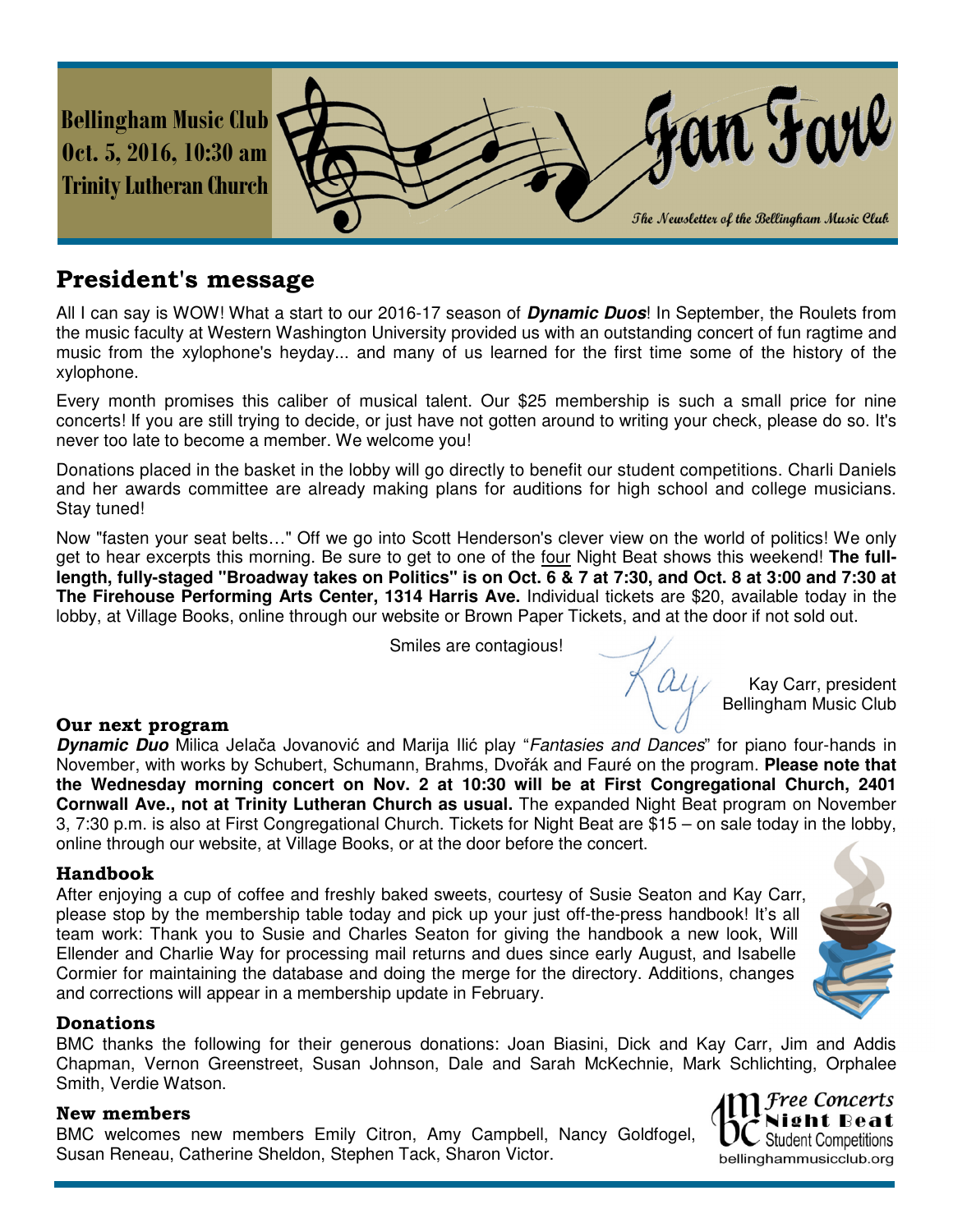#### **In memory**

We regret the sudden passing of BMC member Erwin Knapp and offer our sincere condolences to Andrine. Both Andrine and Erwin have been BMC members for many years. A celebration of Erwin's life took place at First Congregational Church on Saturday Oct. 1.

A memorial service in memory of Dr. Burton Jay will be held graveside Oct. 30 at 2 p.m. in Bellingham at the Beth Israel area of Bay View Cemetery for the unveiling of the headstone. A reception will follow at the nearby Moles Whatcom Hall. Burt was a very devoted member of the club. Members are cordially invited to attend the service and the reception. Kindly respond to Susan Jay by Oct. 24: susankjay@gmail.com or (360) 733-6316.

Roberta Irene Attané died Aug. 28 at age 100. We had not seen her at BMC events for a couple of years. She and the late Randy Sasnett often were together at Whatcom Symphony Orchestra concerts.

#### **Festival of Music will premiere new work**

Embracing the idea of new music written by current, young composers, the Bellingham Festival of Music has the unique opportunity of premiering a piece written for string quartet and orchestra, composed by Dr. Benjamin Dean Taylor. Dr. Taylor when he spent a week in Bellingham during the 2016 season to familiarize himself with the festival, the Calidore String Quartet and the Bellingham Festival Orchestra. You have an opportunity to be a part of this newly commissioned work. Half of Dr. Taylor's commission is covered through a Barlow Endowment prize. Rather than writing a short piece that this award would cover, Benjamin is committed to writing a complete concerto. If you would like to support him in this endeavor, you can donate at bellinghamfestival.org/get-involved, or by mailing your donation to P.O. Box 818, Bellingham WA 98227. Please note that your donation is for the "Taylor Commission." A donation of \$25, \$50 or \$100 would be a wonderful way to support this new work by a young, talented composer. This is also a special opportunity to add to the much needed and very small quartet/orchestra repertoire.

**SAVE THE DATE** for the Bellingham Festival of Music Annual Meeting, October 21, 2016 7-9 p.m. at Lairmont Manor, 405 Fieldston Rd. Please mark your calendar to share this fun evening of wine and dessert with Maestro Michael Palmer and the Board of Directors.

#### **Upcoming events**

**Whatcom Symphony Orchestra** will present Tchaikovsky's Concerto for Violin in D major, Op. 35, featuring violinist Simone Porter, at 3 p.m. Oct. 16 at Mount Baker Theatre. This will be her Bellingham debut for Seattle-born Porter, who is 20 but already has performed with prestigious orchestras across the country. Also on the program will be Tchaikovsky's Symphony No. 4 in F minor, Op. 36. Tickets are \$49, \$43 and \$33 at the box office. For information call (360) 734-6080.



**Tristan und Isolde** opens the **Met Live in HD** season in a new production by Mariusz Treliński and will be well served by a cast of outstanding Wagnerians: Nina Stemme as Isolde, Stuart Skelton as Tristan, Ekaterina Gubanova as Brangäne, and René Pape as King Marke, with Sir Simon Rattle conducting, in one of his rare appearances at the Met. **Saturday, Oct. 8, 9:00 am** (note early time) at Regal Cinemas Barkley Village. \$25/23.

Mount Baker Theatre will present "**Ben Folds and a Piano**" at 7:30 p.m. Oct. 28. Folds recently performed with a Brooklyn-based classical sextet at Sydney Opera House. For five seasons he was a judge on NBC's "The Sing Off." Tickets are \$49.50 or \$37.50. Call (360) 734-6080 or visit www.mountbakertheatre.com.

#### **ABOUT THE BMC**

**The Bellingham Music Club is a non-profit which has supported music in the community and enhanced cultural life in the Northwest since 1916.** It plays a vital role in Whatcom County by making music accessible to everyone with its free Wednesday morning concerts series, and occupies a unique niche by encouraging high school and WWU students with monetary awards. The Bellingham Music Club is an all-volunteer, nonprofit organization approved by the IRS under section 501(c)(3). Any donation to support BMC endeavors will be deeply appreciated. You can also support the BMC by becoming a member (\$25 annual dues). **For more information about the BMC, pick up a brochure, talk to someone wearing a BMC nametag, visit our website or call (360) 306-8580.** 

 *bellinghammusicclub.org*

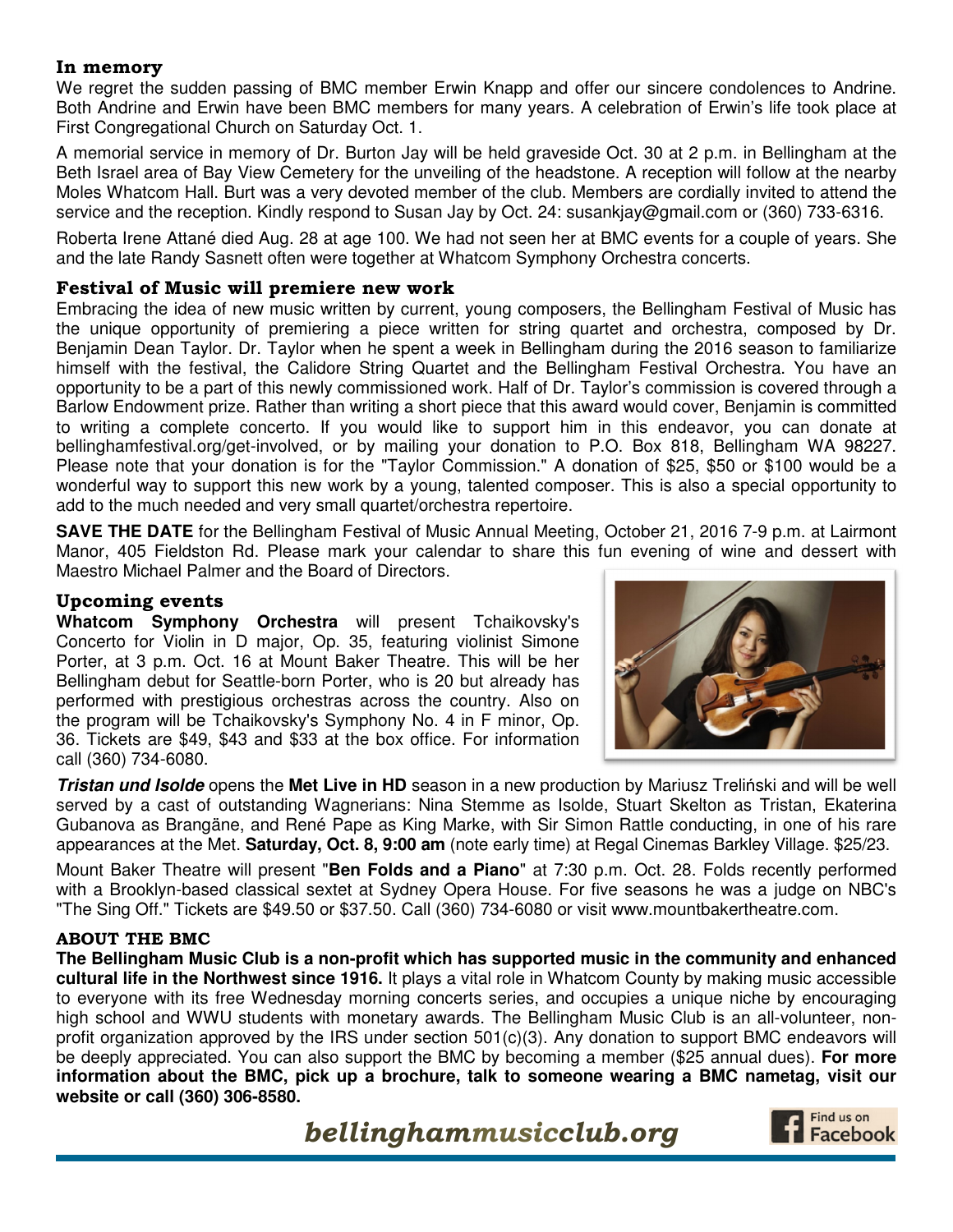# CAST BIOGRAPHIES



MARTHA BENEDICT: Born into a musical family in Bellingham, Martha has had a lifelong passion for music and theater. Some favorite roles as she's gypsied around various cities: *Threepenny Opera* (Mrs. Peachum), *Cabaret* (Fraulein Schneider), *The Mikado* (Katisha), *The Diviners* (Norma Henshaw), *The Foreigner* (Betty), *Waltz of the Toreadors* (Mme. St. Pe), and *Steel Magnolias* (Clairee). A recent highlight was co-producing the Bellingham Theatre Guild's 85th anniversary *Musical Birthday Bash* and

*A Broadway Cabaret*, and performing in *A Swell Party with Cole Porter*. Other life pursuits have included teaching school, cooking for Alaskan expeditions, and professional scuba diving in Hawaii. Martha dedicates her performance to the memory of her daughter, Andrea.



MARTIN BRAY (Choreography, co-writer): For 34 years in Los Angeles, Martin's most demanding audiences were his Kindergarten students. He honed his dance skills with the theatrical troupe, Company LA, and studied musical theater performance with Karen Morrow. Retiring to Bellingham, Martin joined the Bellingham Theatre Guild in *Annie Get Your Gun* (chorus), *The Pajama Game* (Max), and the *Musical Birthday Bash*. In the B.O.A.T. Festival, he was the villain in *Curse You Blue Baron* (Red

Berry). He was featured in *A Broadway Cabaret* and *A Swell Party with Cole Porter* for the Bellingham Music Club, and had a blast singing back-up for Patti LuPone at the MBT. Thank you Upfront Theatre, Ann MacDonald, and Tabetha Clark for the self-confidence!



JENNY WOODS: Jenny, a native Iowan, has been performing for local audiences for the last five years. Recent credits include: *There's An Alligator Under My Bed, A Nightmare in My Closet, and Something in My Attic*, *A Year with Frog and Toad*, and *Go, Dog, Go!* with The Neighborhood Playhouse; 48-Hour Theater Festival #44 at the iDiOM Theater; *Harvey* at the Claire VG Thomas Theatre; *25th Annual Putnam County Spelling Bee*, *The Drowsy Chaperone*, *Damn Yankees*, *Annie Get Your Gun*, *Musical* 

*Birthday Bash*, and *Quilters* at the Bellingham Theatre Guild. Jenny would like to thank the cast and crew for their friendship, support, and inspiration. "Enjoy the show!"



PAUL HENDERSON II: Paul is a theater graduate of WWU, and has been featured in BTG's *Anything Goes* (Moonface Martin), *The Drowsy Chaperone* (George), *Guys and Dolls* (Nathan Detroit), *The 25th Annual Putnam County Spelling Bee* (Mitch Mahoney), *Annie Get Your Gun* (Charlie Davenport), *Sweeney Todd* (Beadle Bamford), *The Pajama Game* (Hines), *A Chorus Line* (Mike) and the *Musical Birthday Bash*. Other shows include *A Broadway Cabaret*, *A Year With Frog & Toad* (Snail), *Dracula* (Dr.

Seward*), Mark Twain in Fairhaven* (Captain O'Donovan), the B.O.A.T. Festival's *Curse You Blue Baron* ("Tipsey" Foster), and MBT Rep's *Company* (Harry). He thanks his fellow performers, and his wife and daughter, Melissa and Maggie.



L

AKILAH WILLIAMS: Akilah is excited to be returning to the Firehouse stage with such talented cohorts! Recent experience includes: *Little Shop of Horrors* and *The Underpants* (Mount Baker Theatre), *Much Ado About Nothing* (Shakespeare Northwest), *Rapunzel* (Second Story), *The Miser* (Stone Town), BTG's *Musical Birthday Bash*, and *A Broadway Cabaret*. NY credits: *Once On This Island*, *Sophisticated Lady: Songs from a Broad* (solo cabaret), *Stonewall Sensation* (Season 4 Winner), *All's Well That Ends Well*

(Hudson Shakespeare) and *Little Tales: Africa* (Manhattan Children's Theatre). Regional credits: *Yeast Nation* (World Premiere), *The Who's Tommy*, *Hair*, and *Side by Side by Sondheim*. Akilah has a BA in Musical Theatre from Emerson College. Many thanks to her husband, Chris, and her darling baby, Hatton, for holding down the homestead while she was at rehearsal! Follow her on Twitter @akilahwilliams!

*Contact newsletter editors: Barbara Hudson at barbi0101@yahoo.com; Richard Howland at rsnyhowl@q.com. Our mailing address is Bellingham Music Club, P.O. Box 197, Bellingham WA 98227-1093.*